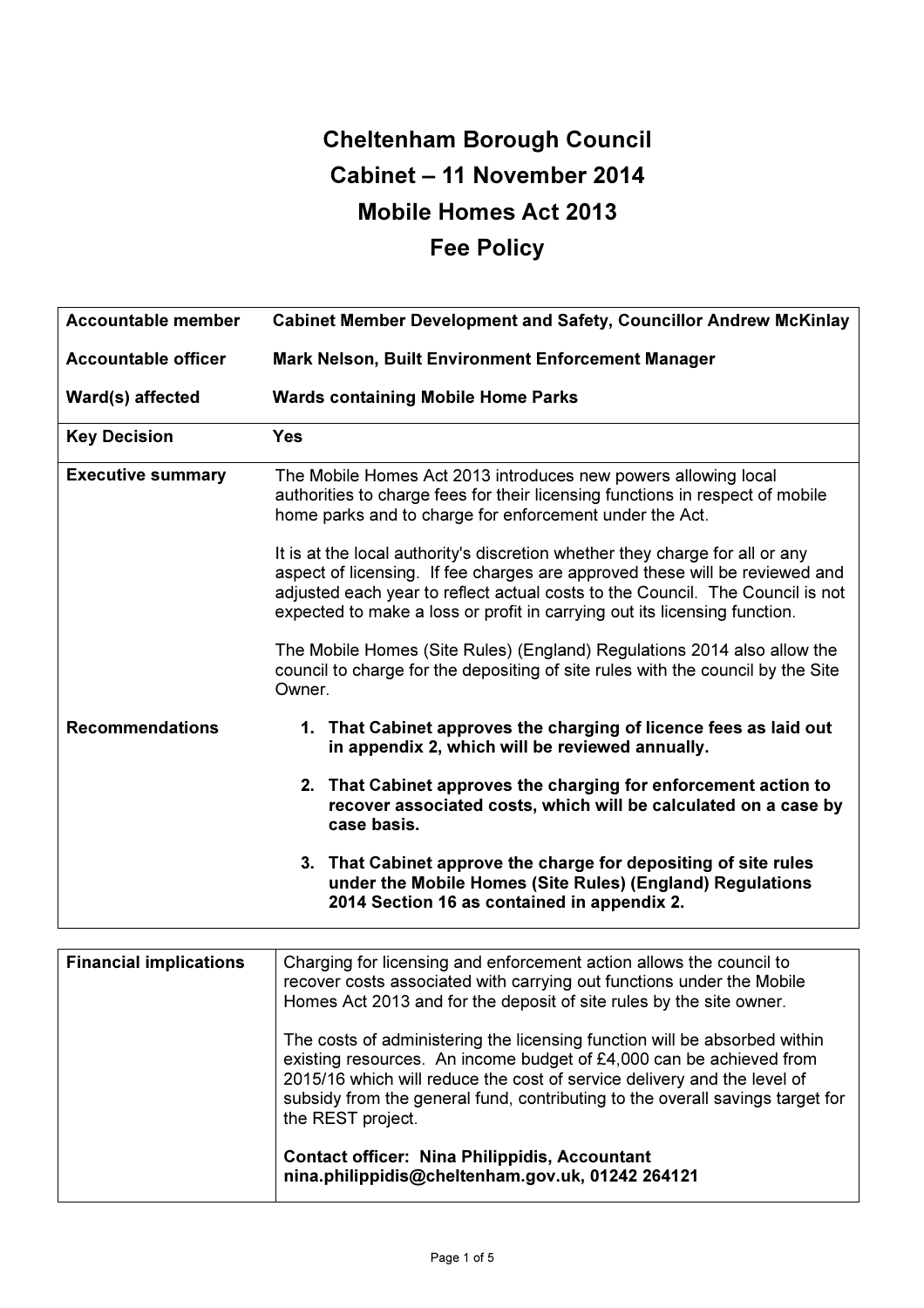| <b>Legal implications</b>                                                           | The legal implications are set out in the body of the report.<br>Contact officer: Vikki.fennell@tewkesbury.gov.uk, 01684 272015                                             |  |  |  |  |  |
|-------------------------------------------------------------------------------------|-----------------------------------------------------------------------------------------------------------------------------------------------------------------------------|--|--|--|--|--|
| <b>HR</b> implications<br>(including learning and<br>organisational<br>development) | None                                                                                                                                                                        |  |  |  |  |  |
| <b>Key risks</b>                                                                    | See Appendix 1                                                                                                                                                              |  |  |  |  |  |
| <b>Corporate and</b><br>community plan<br><b>Implications</b>                       | A resourced mobile home licensing function helps communities to be safe<br>and feel safe. It also helps to ensure a clean and well maintained<br>environment for residents. |  |  |  |  |  |
| <b>Property/Asset</b><br><b>Implications</b>                                        | None                                                                                                                                                                        |  |  |  |  |  |

# 1. Background

- 1.1 The Mobile Homes Act 2013 (the Act) came into force on 1<sup>st</sup> April 2014. Powers introduced by the act include powers for local authorities to charge for their licensing functions in respect of relevant protected sites, typically known as residential parks or mobile home parks.
- 1.2 Local authorities can charge:
	- A licence fee for applications to grant or transfer a licence or an application to alter the conditions on a licence and;
	- An annual licence fee for administering and monitoring licences.
- 1.3 Before a local authority can charge a fee, it must prepare and publish a fees policy. When fixing a fee the local authority must act in accordance with their fee policy.
- 1.4 Factors in deciding the level of fees for applications for grant or transfer of a licence can include (in addition to Officer time associated with site inspections):
	- Initial enquiries;
	- Letter writing/ telephone calls etc to make appointments and requesting any documents or other information from the site owner or from any third party in connection with the licensing process;
	- Sending out forms;
	- Updating hard files/ computer systems;
	- Processing the licensing fee;
	- Land registry searches;
	- Time for reviewing necessary documents and certificates;
	- Downloading photographs;
	- Preparing reports on contraventions;
	- Preparing draft and final licences;
	- Review by manager or lawyers; review any consultation responses from third parties;
	- Updating public register;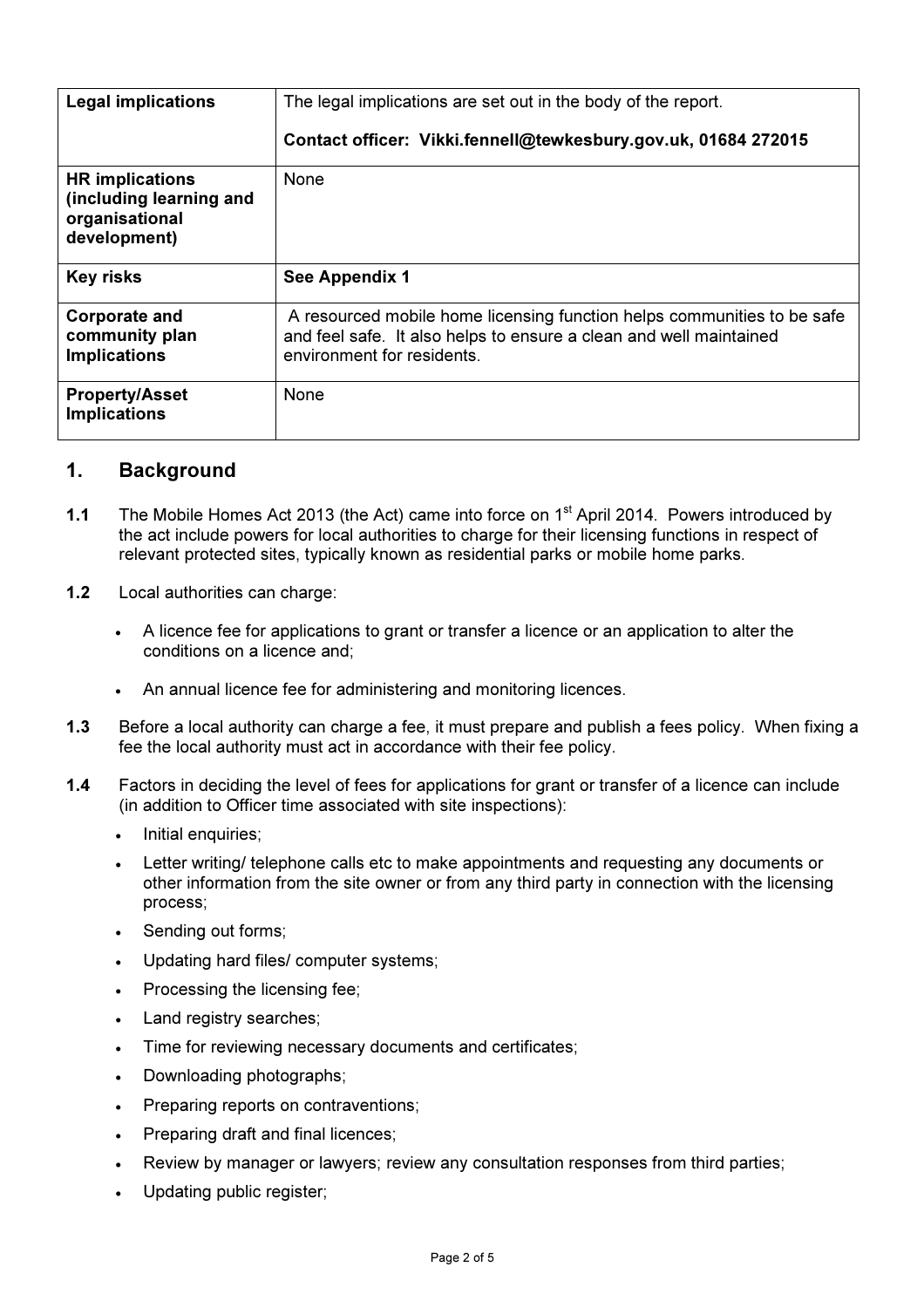- Carrying out any risk assessment process considered necessary;
- Reviews of decisions or in defending appeals
- 1.5 Factors in deciding the level of fees for setting annual fees can include (in addition to Officer time associated with site inspections):
	- Letter writing/ telephone calls etc to make appointments and requesting any documents or other information from the site owner or from any third party in connection with the licensing process;
	- Handling enquiries and complaints;
	- Updating hard files/ computer systems;
	- Processing the licensing fee;
	- Time for reviewing necessary documents and certificates;
	- Downloading photographs;
	- Preparing reports on contraventions;
	- Review by manager or lawyers; review any consultation responses from third parties;
	- Carrying out risk assessment process considered necessary
- 1.6 Factors in deciding the level of fees for application to alter the conditions in a licence can include:
	- Sending out and processing the application (including dealing with the initial inquiry)
	- Site inspections
	- Third party consultation
	- Consultation with the site owner
	- Preparing draft licences (with altered conditions);
	- Review by manager or lawyers; review any consultation responses from third parties;
	- Notification of decision (including where appropriate the updated final licence) and
	- Where appropriate up-date of register
- 1.7 Fees have been set according to the officer time associated with and costs incurred with regard to each of the factors listed in paragraphs 1.4 to 1.6 .The time allocated to park inspection reflects the number of mobile homes contained within the parks, which have been placed into four bands for costing purposes.(see appendix 2)
- 1.8 The Act provides that the local authority in setting annual fees must advise the site owner of the extent to which they have had regard to deficits and surpluses from the previous year. In deciding surpluses and deficits a local authority must not make a profit and can only pass on to the site owner their costs incurred in carrying out the licensing functions.
- 1.9 Local authorities can also charge separately for enforcement action which cannot be taken into account when setting licence fees. Expenses in deciding to and in the service of a compliance notice may be recovered on a case by case basis.
- 1.10 Compliance notices may be served to rectify breaches of site licence conditions and where there has been failure to comply and an associated conviction, the Council has the power to carry out work in default. The Council also has the power to carry out emergency action to rectify a breach of condition where there is imminent risk of serious harm associated with the breach. All costs of such action may be recovered by the Council, provided correct legal procedures have been followed.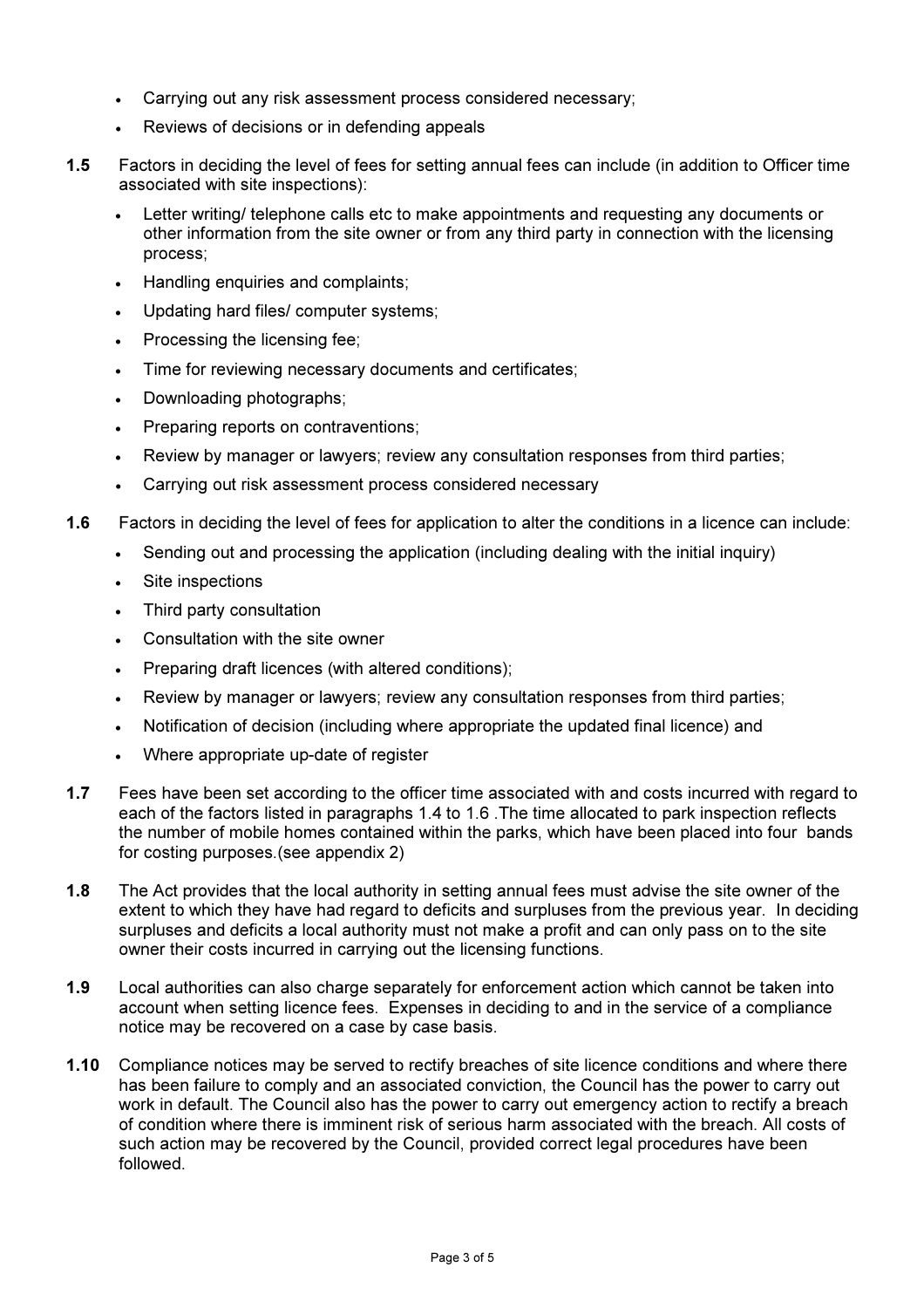- 1.11 All enforcement action will be taken in compliance with the Council's enforcement policy.
- 1.12 Under the Act the owner or manager of a relevant protected site must issue prescribed site rules for his/her site. From the  $4<sup>th</sup>$  February 2014 existing site rules on Park Home Sites must be replaced with new ones and these rules deposited with the Council by 3rd February 2015.
- 1.13 The site rules will be subject to consultation between the site owner and mobile home owners and contain procedures with regards to the management and conduct expected on the site. All new site rules must be deposited with the Council.
- 1.14 All Local Authorities, with Relevant Protected Sites must publish a register of all sites that have issued site rules. These rules will be made available for inspection on the Cheltenham Borough Council Website.
- 1.15 The Council can charge for the depositing of these sites rules.

### 2. Reasons for recommendations

2.1 To recover costs incurred by Cheltenham Borough Council in carrying out licensing functions in respect of mobile home parks.

## 3. Alternative options considered

3.1 Not to charge. Charging is discretionary.

# 4. Consultation and feedback

4.1 Fees have been set after consultation with Gloucestershire District Councils.

#### 5. Performance management –monitoring and review

5.1 Licensing fees will be reviewed on an annual basis having regard to actual costs incurred by the Council.

| <b>Report author</b>          | Contact officer: mark.nelson@cheltenham.gov.uk,             |  |  |  |  |  |  |
|-------------------------------|-------------------------------------------------------------|--|--|--|--|--|--|
|                               | 01242 264165                                                |  |  |  |  |  |  |
| <b>Appendices</b>             | 1. Risk Assessment                                          |  |  |  |  |  |  |
|                               | 2. Fee Charges                                              |  |  |  |  |  |  |
| <b>Background information</b> | 1. Caravan Sites and Control of Development Act 1960        |  |  |  |  |  |  |
|                               | The Mobile Homes Act 2013<br>2                              |  |  |  |  |  |  |
|                               | 3. The Mobile Homes (Site Rules) (England) Regulations 2014 |  |  |  |  |  |  |